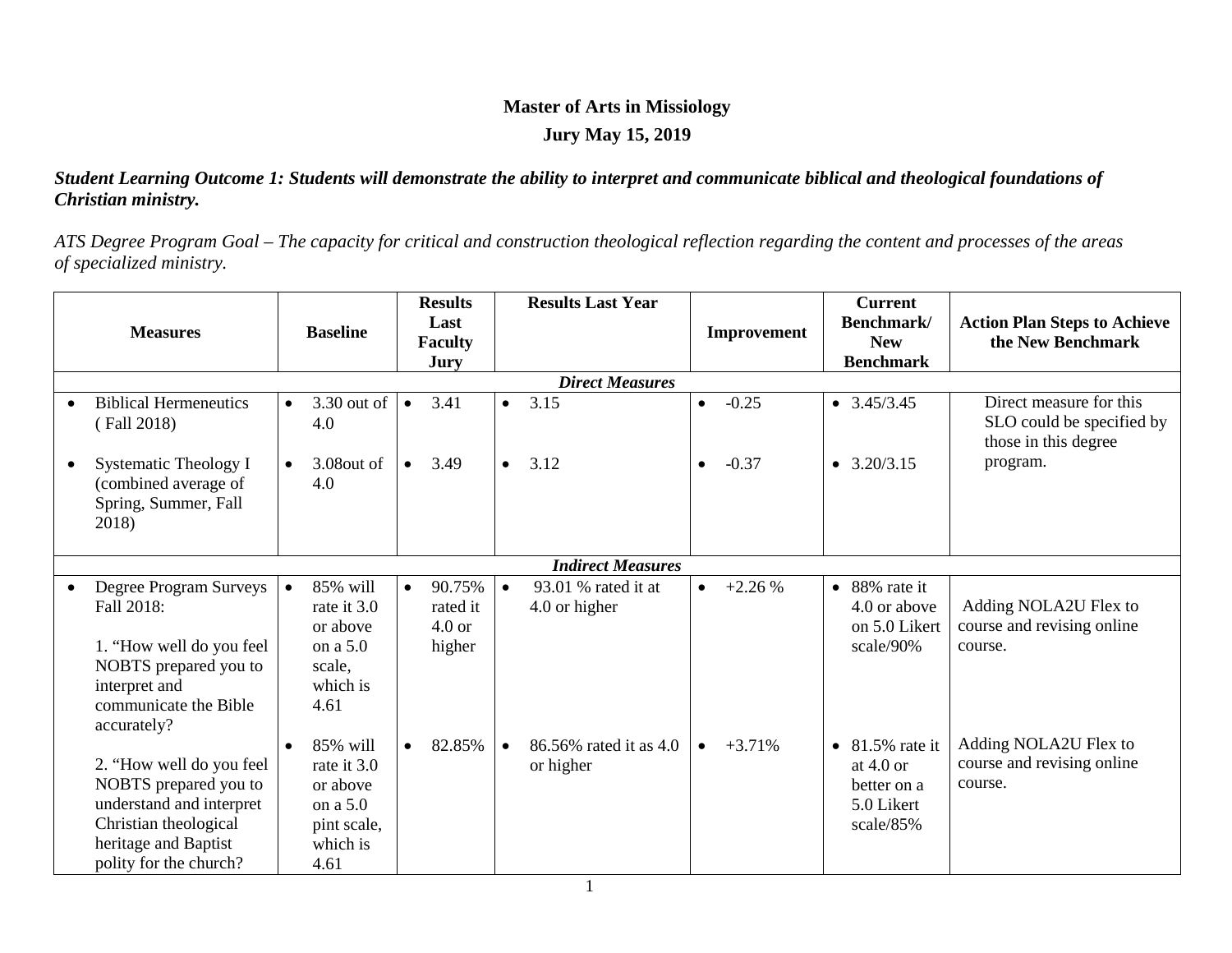#### *Student Learning Objective 2: Students will communicate an understanding of how to learn, live in, and develop a ministry contextualized to another culture.*

*ATS Degree Program Goal– Skill in the design, implementation, and assessment of ministry in these specialized areas.*

|           | <b>Measures</b>                                                                                                                                    | <b>Baseline</b>                                                                            | <b>Results</b><br>Last<br><b>Faculty</b><br>Jury | <b>Results Last Year</b> | Improvement            | <b>Current</b><br>Benchmark/<br><b>New</b><br><b>Benchmark</b>                | <b>Action Plan Steps to Achieve</b><br>the New Benchmark                                                        |  |  |  |  |  |
|-----------|----------------------------------------------------------------------------------------------------------------------------------------------------|--------------------------------------------------------------------------------------------|--------------------------------------------------|--------------------------|------------------------|-------------------------------------------------------------------------------|-----------------------------------------------------------------------------------------------------------------|--|--|--|--|--|
|           |                                                                                                                                                    |                                                                                            |                                                  |                          |                        |                                                                               |                                                                                                                 |  |  |  |  |  |
|           | Life and Work of the<br><b>Missionary Final</b><br>(Summer 2018–last time<br>taught)                                                               | 2.5<br>$\bullet$                                                                           | 2.86<br>$\bullet$                                | 3.3<br>$\bullet$         | $+.44$ on 5.0<br>Scale | • $2.9/3.0$                                                                   | Modify final exam which is<br>embedded assignment.<br>Identify portion of exam<br>related to Application Domain |  |  |  |  |  |
|           | <b>Indirect Measures</b>                                                                                                                           |                                                                                            |                                                  |                          |                        |                                                                               |                                                                                                                 |  |  |  |  |  |
| $\bullet$ | Degree Program Surveys<br>Fall 2018:<br>"How well do you feel<br>NOBTS prepared you to<br>serve churches<br>effectively through team<br>ministry?" | 85% will<br>$\bullet$<br>rate it 3.0<br>or above<br>on a 5.0<br>scale,<br>which is<br>4.61 | 78.25%<br>$\bullet$                              | 81.18%<br>$\bullet$      | $+2.93%$               | $\bullet$ 81% will<br>rate it 4.0 or<br>higher, an<br>average of<br>4.75/4.76 |                                                                                                                 |  |  |  |  |  |
| $\bullet$ | Noel-Levitz, Question 4<br>"The content of the<br>courses in my major is<br>valuable. (Spring 2018)                                                | 6.33<br>$\bullet$                                                                          | 6.00<br>$\bullet$                                | 6.21<br>$\bullet$        | $+2.1$<br>$\bullet$    | • $6.10/6.2$                                                                  |                                                                                                                 |  |  |  |  |  |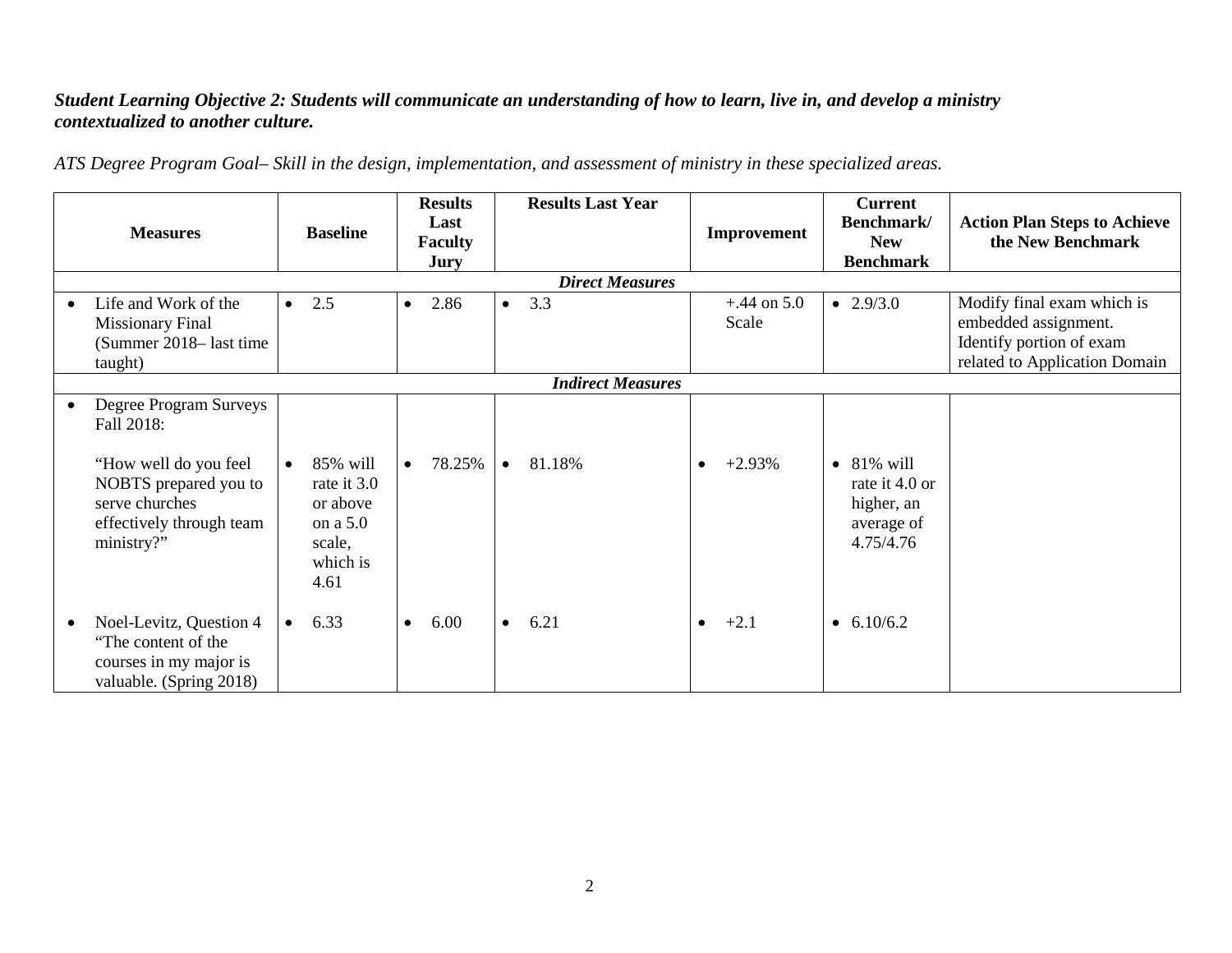### *Student Learning Objective 3: Students will develop a broad range of biblical and theological understanding, based on cross-cultural perspectives.*

*ATS Degree Program Goal – An understanding of the various disciplines that undergird the area of specialized ministry.*

| <b>Measures</b>                                                                                                                                                                                                                 |                  | <b>Baseline</b>                                                               |           | <b>Results</b><br>Last<br><b>Faculty</b><br><b>Jury</b> |           | <b>Results Last Year</b>               |           | Improvement            | <b>Current</b><br>Benchmark/<br><b>New</b><br><b>Benchmark</b> | <b>Action Plan Steps to Achieve</b><br>the New Benchmark                                                                                            |
|---------------------------------------------------------------------------------------------------------------------------------------------------------------------------------------------------------------------------------|------------------|-------------------------------------------------------------------------------|-----------|---------------------------------------------------------|-----------|----------------------------------------|-----------|------------------------|----------------------------------------------------------------|-----------------------------------------------------------------------------------------------------------------------------------------------------|
|                                                                                                                                                                                                                                 |                  |                                                                               |           |                                                         |           |                                        |           |                        |                                                                |                                                                                                                                                     |
| Life and Work of the<br><b>Missionary Final</b><br>$(Summer 2018 - last)$<br>time taught)                                                                                                                                       | 2.5<br>$\bullet$ |                                                                               | $\bullet$ | 2.86                                                    | $\bullet$ | 3.05                                   |           | $+.19$ on 5.0<br>scale | $\bullet$ 2.9/2.95                                             | Include description of<br>embedded assignment in<br>course syllabus. Identify<br>portion of exam related to<br>Understand/<br>Communication domains |
|                                                                                                                                                                                                                                 |                  |                                                                               |           |                                                         |           |                                        |           |                        |                                                                |                                                                                                                                                     |
| Degree Program Surveys<br>Fall 2018:<br>1. "In your ministry<br>context, how well do you<br>feel NOBTS prepared<br>you to fulfill the Great<br>Commission and the<br><b>Great Commandments</b><br>through the local<br>church?" | $\bullet$        | 85% will<br>rate it 3.0<br>or above<br>on a 5.0<br>scale,<br>which is<br>4.61 | $\bullet$ | 89%                                                     | $\bullet$ | 92.47%                                 |           | $+3.47%$               | $\bullet$ 87% will<br>rate it 4.0 or<br>higher/90%             | • Emphasize in class how<br>the content applies to<br>fulfilling the Great<br>Commission and the Great<br>Commandments through<br>the local church. |
| 2. "How well do you feel<br>NOBTS prepared you to<br>stimulate church health<br>through mobilizing the<br>church for missions,<br>evangelism, discipleship,<br>and church growth?"                                              | $\bullet$        | 85% will<br>rate it 3.0<br>or above<br>on a 5.0<br>scale,<br>which is<br>4.61 | $\bullet$ | N/A                                                     |           | 95.5%, which is 4.40<br>on a 5.0 scale | $\bullet$ | N/A                    | $-4.7/4.71$                                                    |                                                                                                                                                     |